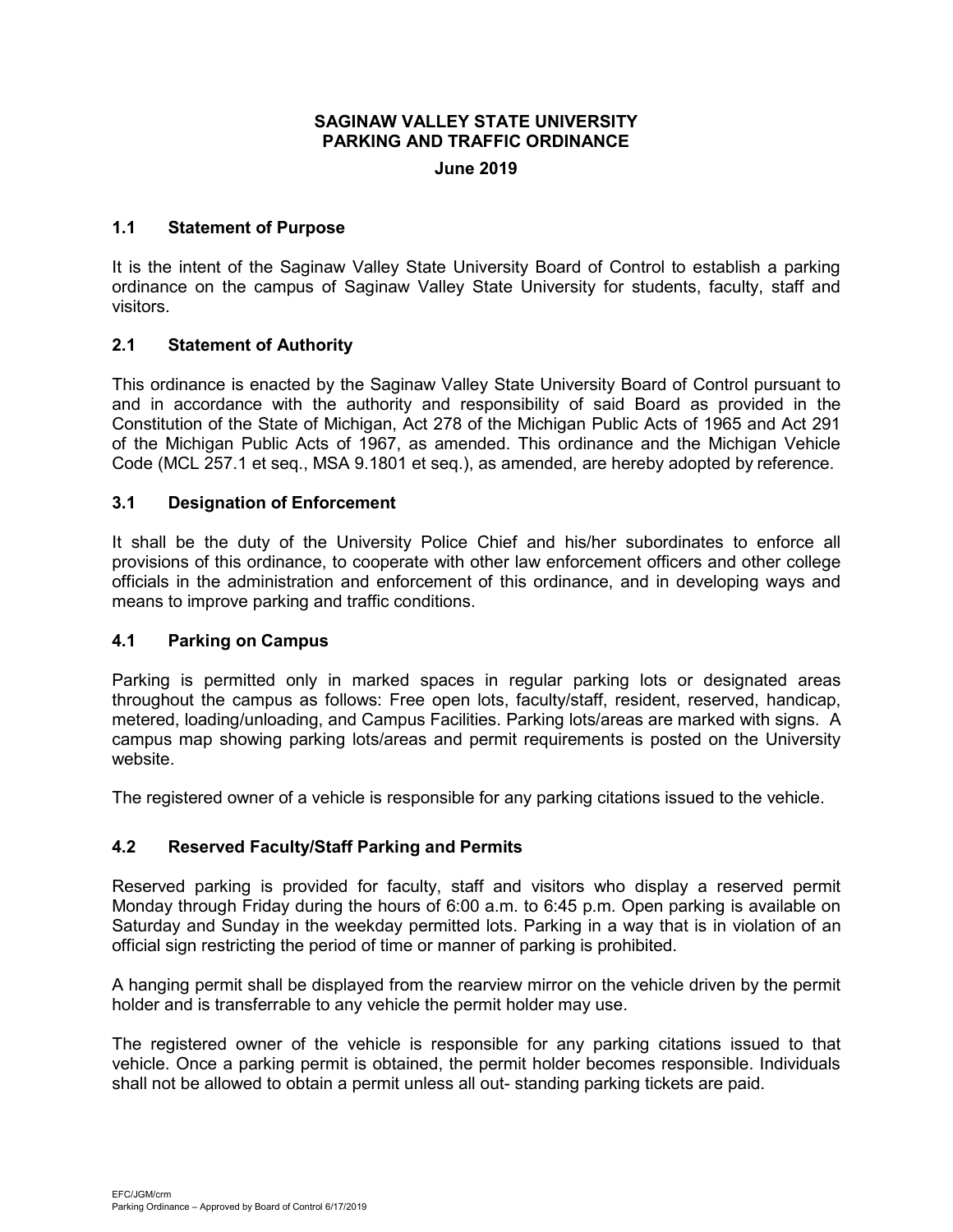# **4.3 Reserved Resident Parking and Permits**

All vehicles with resident parking permits are restricted to specifically assigned resident parking lots. All parking violations are subject to fines and/or impoundment.

This parking privilege shall be indicated by a serial numbered permit which shall be **permanently affixed** on the exterior top left corner of the vehicle's outside rear window, or as directed by the University Police Department/Parking Services. Permits may not be transferred to another person or vehicle. In the event vehicles are changed, a new permit will be issued upon presentation of the old permit to the University Police Department/Parking Services office.

The registered owner of the vehicle is responsible for any parking citations issued to that vehicle. Once a parking permit is obtained, the permit holder becomes responsible. Individuals shall not be allowed to obtain a permit unless all outstanding parking tickets are paid.

#### **4.4 Display of Permit**

It shall be unlawful to have displayed on any motor vehicle any Saginaw Valley State University registration and/or parking permit which has not been issued for the motor vehicle**,** on which or in which the permit is displayed.

#### **4.5 Metered Parking**

Metered parking is available for short-term use (maximum of two hours). Parking in violation of an official sign restricting the period of time or manner of parking is prohibited in metered parking areas.

# **4.6 Visitor Parking**

Visitors may park in any open (non-reserved) parking lot without obtaining a guest permit so long as the vehicle is parked in a way that is not in violation of an official sign restricting the period of time or manner of parking, or in any faculty/staff reserved parking lot by displaying a guest permit from the rearview mirror of the vehicle. Visitors may also use metered spaces for short-term parking. Visitors are required to abide by the rules, regulations and official posted restrictions for traffic and parking while using a vehicle on campus.

Visitors of campus residents residing in University Village may park in the designated area in Village Central located off Pierce Road in specifically designated visitor spaces. An overnight permit is required 2:00 a.m. to 6:00 a.m.

Visitors of campus residents residing in First Year Suites and Living Centers South, Southwest and MJ Brandimore House may use open parking lots between 6:00 a.m. and 2:00 a.m. An overnight permit is required 2:00 a.m. to 6:00 a.m.

Visitors of campus residents residing in Pine Grove apartments may park in the designated area near 7650/7670 Pine Grove Lane. An overnight permit is required 2:00 a.m. to 6:00 a.m.

Overnight visitor permits are available at the University Police Department during normal hours of operation. When inviting guests to campus, individuals are encouraged to inform their guest in advance of the available parking locations and regulations. Permits are issued up to two consecutive nights and require 14 days from expiration before obtaining another overnight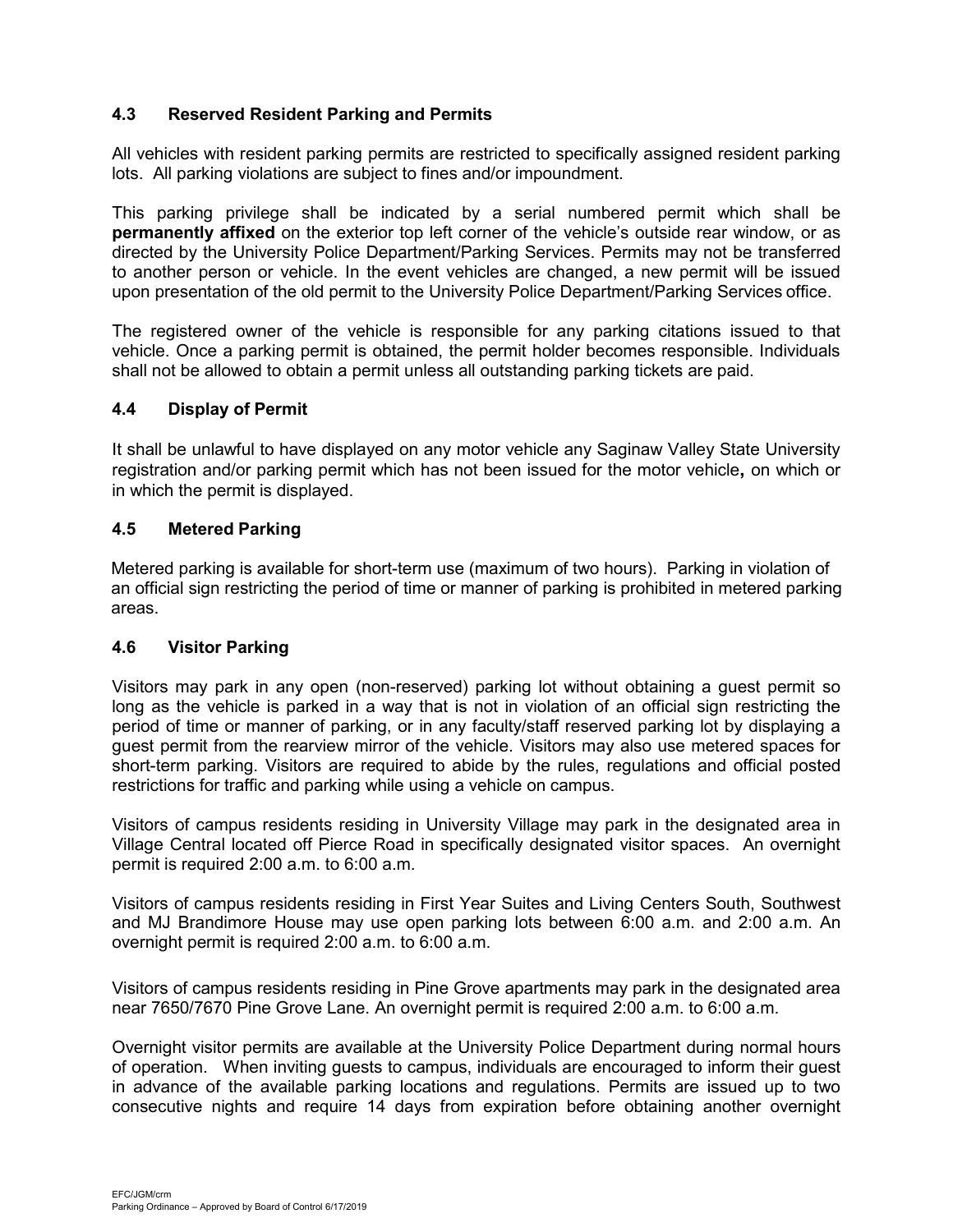permit. Circumstances not addressed in this policy will require approval of the resident's hall director.

The registered owner of a vehicle is responsible for any parking citations issued to that vehicle. Once a parking permit is obtained, the permit holder becomes responsible. Individuals shall not be allowed to obtain a permit unless all outstanding parking tickets are paid.

# **4.7 Stopping, Standing and Parking**

No person shall stop, stand, or park a vehicle, except when necessary to avoid conflict with other traffic or in compliance with the law or the directions of a police officer or traffic control device, in any of the following areas:

- a. On a sidewalk.
- b. Within an intersection.
- c. Within 15 feet of a fire hydrant.
- d. On a crosswalk.

e. Upon any streets or parking lot or other parking facility in such a manner or under such conditions as to leave available insufficient width of the roadway for free movement of vehicle traffic, or as to require vehicles operating upon the roadway to leave their assigned traffic lane in order to pass such vehicle.

f. At any place where official signs prohibit stopping, standing or parking.

g. On streets, lots or areas in violation of posted official time standard, and on grass or any other unpaved surface not designated for parking.

h. At any place where a vehicle is parked as such to use more than one clearly marked parking space.

i. In a way that is in violation of an official sign restricting the period of time or manner of parking

# **4.8 Special Parking Categories**

Special categories of parking shall include (also see campus map):

- a. **Handicap Parking:** These areas are located and marked as such. Individuals must display a state-issued handicap permit while vehicle is parked. If handicap spaces are in use, an individual may park at any meter throughout campus without payment.
- b. **Special Area Permits:** Special need permits will be approved and issued by the Parking Services Coordinator and/or designee.
- c. **Parking Restrictions:** Parking will not be permitted in any area except in marked spaces in defined parking lots. All parking violations are subject to fines and/or impoundment.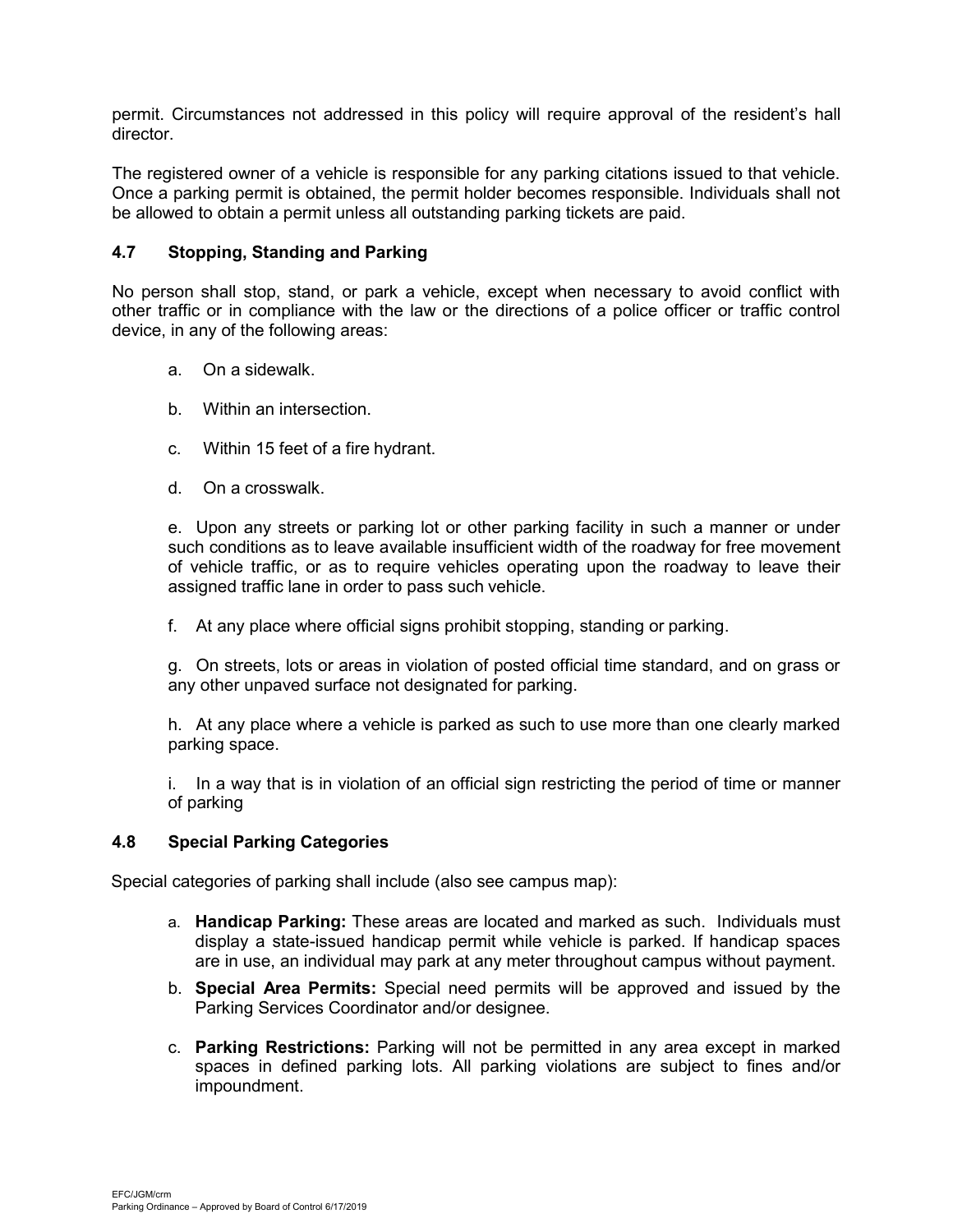- d. **Short-term Parking:** Various buildings on campus are provided with an entrance to be used for loading and unloading. The need to park a vehicle near a building for loading and unloading will require contacting the University Police Department in advance for permission and length of time allowed. The time limit on these spaces is strictly enforced.
- e. **Campus Facilities, Contractor and Media Parking:** A permit is to be acquired through the University Police Department valid in designated areas assigned.
- f. **Motorcycle Parking**: Motorcycles are required to park in open parking spaces. A motorcycle permit shall be obtained for resident lots as well as reserve faculty/staff lots. Motorcycles may not be parked on porches, walkways or any other area which is not designated for parking.

# **4.9 Overnight Parking**

- a. No overnight parking is permitted in any lot other than visitor spaces provided by the University (see 4.6 above), except with permission of the University Police Department. Parking between the hours of 2:00 a.m. and 6:00 a.m. shall be considered overnight parking.
- b. Parking overnight in any resident lot shall require a "reserved" resident permit or a temporary resident permit issued by the University Police Department or Campus Financial Services in Wickes Hall.
- c. Parking locations will be assigned by the University Police Department to employees whose duties require them to be on campus between the hours of 2:00 a.m. and 6:00 a.m.
- d. The University Police Department will issue overnight permits for those residents using temporary vehicles. There will be a \$5.00 charge to the resident. The duration of the permit will be determined by the Parking Services Coordinator or designee.
- e. Recreational vehicles may park overnight ONLY with permission of the Parking Services Coordinator or designee.

# **4.10 Tow-Away Zone**

"Tow-away zone" means a zone where no parking, stopping or standing is permitted as indicated by proper signs. Vehicles parking in violation of the signs will be towed away to keep the roadway clear for traffic movement.

## **4.11 Impoundment**

Vehicles parked in violation of the established Saginaw Valley State University Parking and Traffic Ordinance are subject to impoundment by the University Police Department.

The Chief of University Police and/or designated officers are hereby authorized to remove a vehicle from a street, highway, parking lot or other areas owned by the University. The vehicle will be towed to the nearest garage or other place of safety, or to a garage designated by the Chief of University Police or otherwise maintained by the University, under the circumstances hereinafter enumerated.